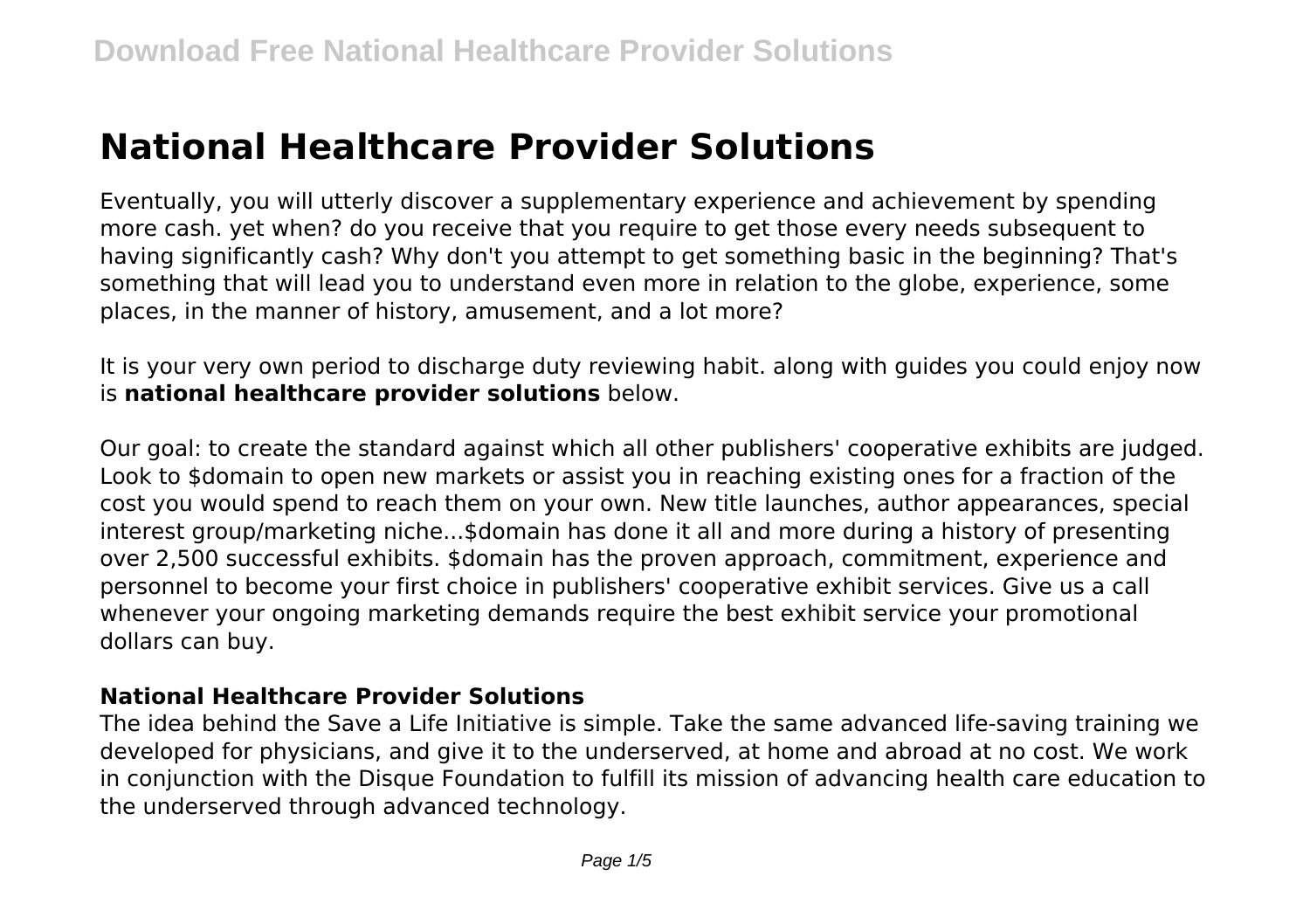# **SaveaLife.com - ACLS, PALS, BLS, CPR & First Aid**

Save a Life Certifications by NHCPS is a Non-Profit 501(c) organization empowered by the Disque Foundation and the Save A Life Initiative. Health Care Professionals around the world rely on our accredited online certification and recertification options that fit their demanding schedules and practices. Through a combination of training material, comprehensive examinations, overall simplicity ...

#### **About National Health Care Provider Solutions**

National Health Care Provider Solutions, LLC. NHCPS is a leading provider in online health care education courses. All certification and recertification courses offered through NHCPS are…. This ...

## **National Health Care Provider Solutions, LLC | Better ...**

National Health Care Provider Solutions. Safety & First Aid Service in Las Vegas, Nevada.

#### **National Health Care Provider Solutions - Home | Facebook**

Healthcare Provider Solutions (HPS) is committed to helping Home Care and Hospice agencies nationwide succeed. From billing and revenue cycle to emergency preparedness and clinical compliance, our resources empower healthcare providers to optimize reimbursement and enhance operations.

#### **Home Care & Hospice Resource – Healthcare Provider Solutions**

Save a Life Certifications by NHCPS has 5 stars! Check out what 14,744 people have written so far, and share your own experience.

## **Save a Life Certifications by NHCPS Reviews | Read ...**

Nationalhcs - Providing Healthcare Staffing through the U.S. Join Our Team. Our exceptional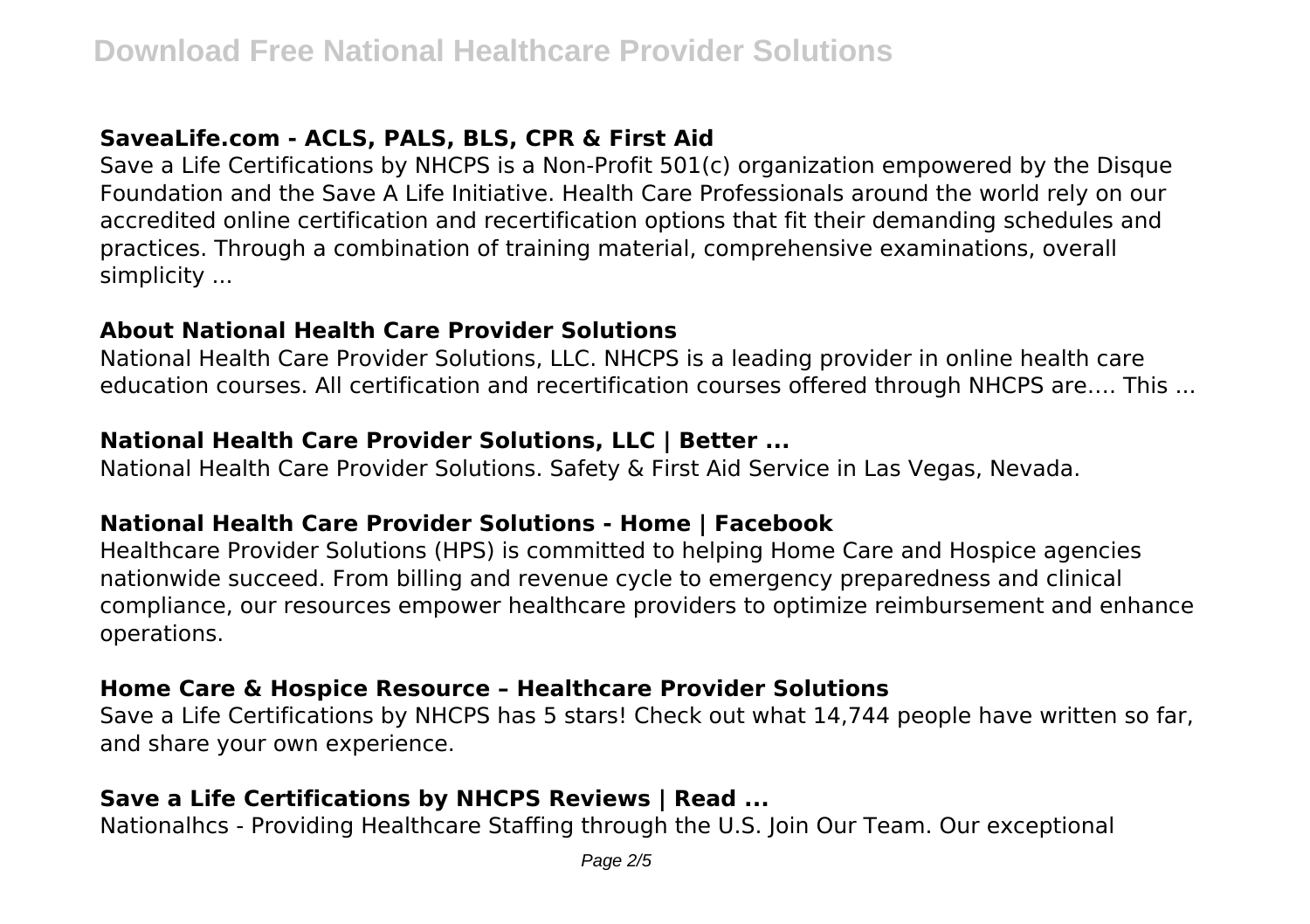standard of service, competitive pay, and benefits make us a top choice of HCPs. Why Choose Us. Contact Us To Staff Your Facility. Supplying our clients with the highest skilled HCPs is what we do best. Why Choose Us.

#### **National Health Care Solutions, LLC**

In partnership with the Disque Foundation, NHCPS is proud to offer the most comprehensive FREE online ACLS course. If you wish to obtain ACLS Certification, ACLS Recertificaiton, or ACLS For Life, please view the options to purchase by clicking the purchase button below, or here.

#### **Free Online ACLS Course - NHCPS.com**

National Healthcare Provider Uses Mobile Solutions to Improve Patient Experience WWT helps provider create mobile center of excellence to improve quality and delivery of care-oriented technology solutions.

#### **National Healthcare Provider Uses Mobile Solutions to ...**

Trust Pilot approved and backed by a 100% satisfaction guarantee, Save a Life by National Health Care Provider Solutions offers e-learning for individuals and companies through their inventory of life support certification tests and online courses.

#### **Save a Life by National Health Care Provider Solutions**

National Healthcare Provider Solutions (NHCPS) is a Non-Profit 501 (c) organization empowered by the Disque Foundation and the Save A Life Initiative. Health Care Professionals around the world rely on our accredited online certification and recertification options that fit their demanding schedules and practices.

## **Free BLS & ACLS! | Nurse Keith**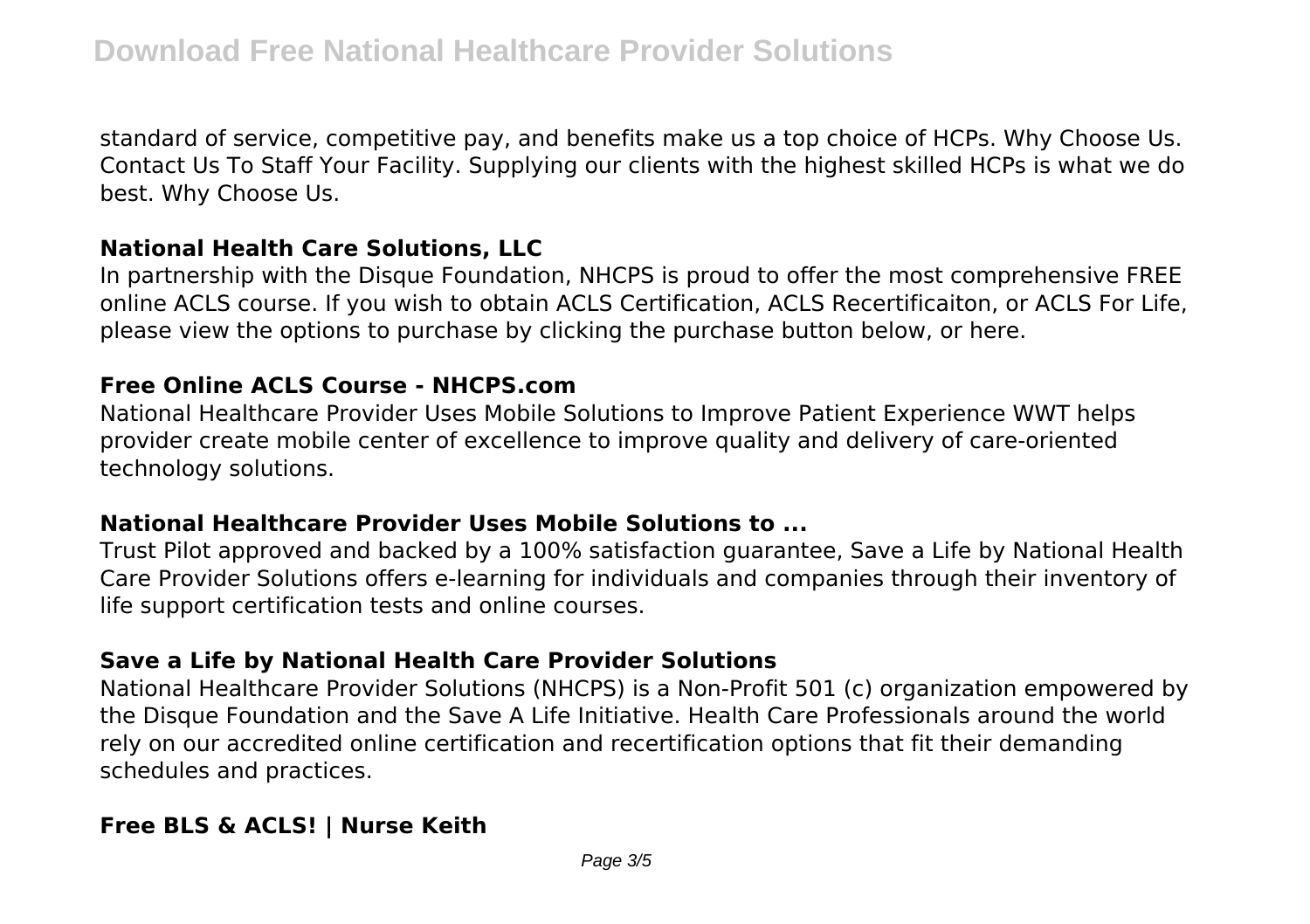Each course includes: All course materials, guaranteed acceptance anywhere in North America, 100% money back guarantee. Our ACLS, BLS & PALS courses follow the new 2016 AHA Guidelines for CPR & ECC. These courses offer up to 8 CME/CE credits (including AMA PRA Category 1 Credit™) per course and are certified by Postgraduate Institute for Medicine.

# **The Official ACLS for Healthcare Providers in US & Canada**

Save a Life Certifications by NHCPS is the premier online provider of ACLS, PALS, BLS and CPR, AED & First Aid certification, and recertification. All proceeds from Save a Life Certifications by NHCPS support the efforts of the Disque Foundation, a nonprofit organization with a mission of advancing health care education to the under-served in ...

## **Save a Life Certifications by NHCPS | Physician at ... - Udemy**

National Health Care Solutions, LLC. 3021 Berks Way # 201. Raleigh, NC 27614. Office: 919-459-6427.

## **Log in - National Health Care Solutions**

National Health Care Provider Solutions - 1810 E Sahara Ave Ste 1507, Las Vegas, NV - Rated 5 based on 22 Reviews "It is such a BLESSING that I came...

#### **National Health Care Provider Solutions - Reviews | Facebook**

National Health Care Provider SolutionsSafety & First Aid Service in Las Vegas, Nevada. 5 out of 5 stars.

## **National Health Care Provider Solutions - Services | Facebook**

At the end of the conversation these are the numbers that were provided to me 1-800-523-3611 and this is for Premiere World Link Services another number given was 1-877-464-0444 for Galaxy